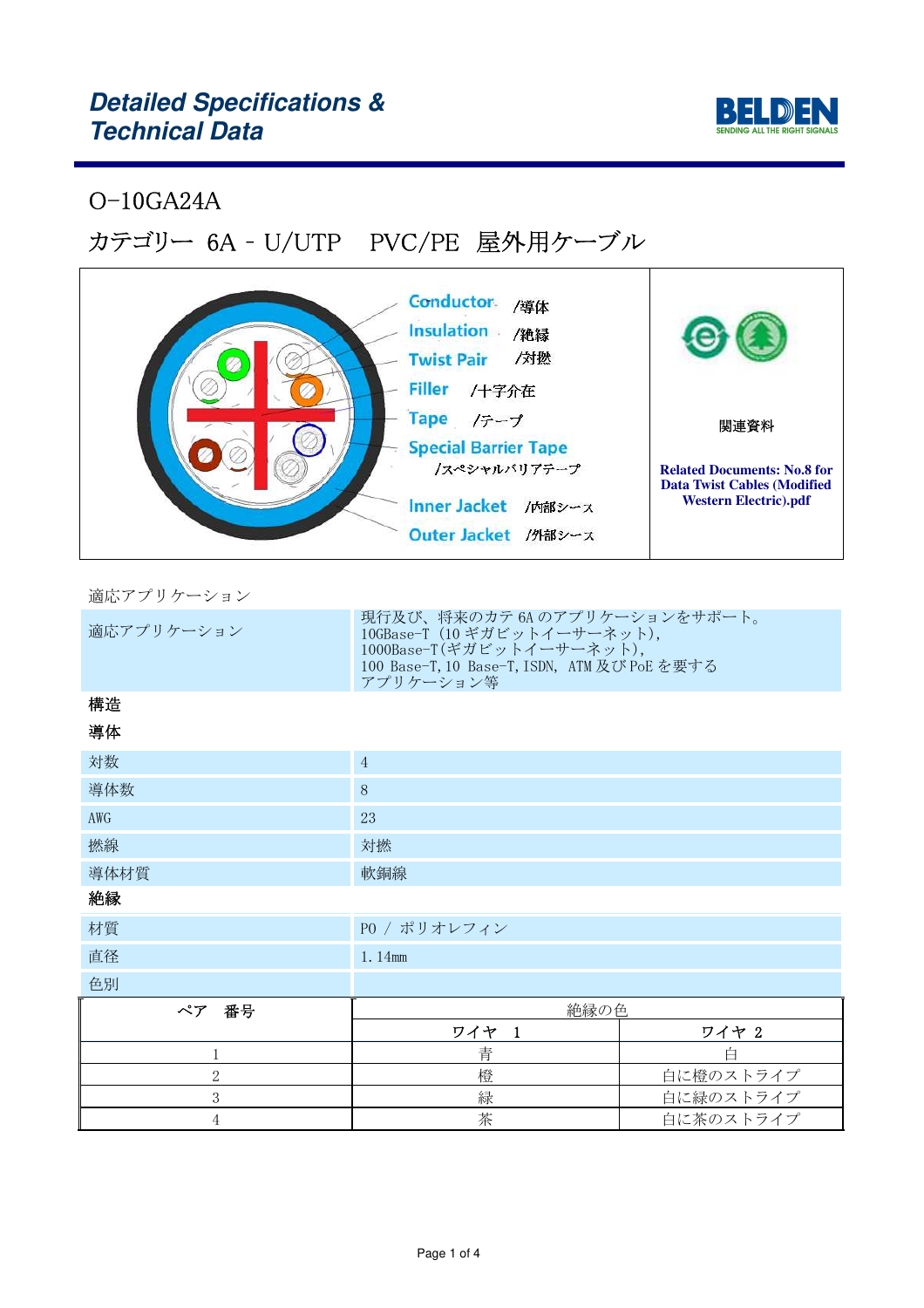

## O-10GA24A

# カテゴリー 6A – U/UTP PVC/PE 屋外用ケーブル

| 集合                |                                         |
|-------------------|-----------------------------------------|
| 中心                | 十字介在 (赤色)                               |
| テープ               |                                         |
| 材質                | スペシャルバリアテープ + PET テープ                   |
| 内部シース             |                                         |
| 材質                | PVC/ポリ塩化ビニル                             |
| 外側シース             |                                         |
| 材質                | PE/ ポリエチレン                              |
| 仕上外径              |                                         |
| 仕上外径              | 8.2 $\pm$ 0.3 mm                        |
| ケーブル特性            |                                         |
| 使用温度範囲            | $-30^{\circ}$ C $\sim +60^{\circ}$ C    |
| 保管温度範囲            | $-30^{\circ}$ C $\sim$ +60 $^{\circ}$ C |
| 敷設温度範囲            | $0^{\circ}$ C $\sim$ 50° C              |
| バルクケーブル重量         | 63 $\text{kg/km}$                       |
| 最大推奨張力            | 110 N                                   |
| 最小曲げ半径 (固定)       | 50 mm                                   |
| 破断時の伸び率:導体        | 10%                                     |
| 破断時の伸び率 (最小): 絶縁  | 100%                                    |
| 破断時の伸び率 (最小) :シース | 100%                                    |

### 対応規格と準拠規格 S

| カテゴリ 6A                                 |
|-----------------------------------------|
| IEEE 802.3bt Type1, Type2, Type3, Type4 |
| TIA 568.2-D                             |
| 適合                                      |
| 2013年1月                                 |
| IEC61156-5(2009), ISO/IEC 11801(2017)   |
|                                         |
| 対象外                                     |
|                                         |

#### 適合性

| ᄤᄖᄔ    |          |
|--------|----------|
| 敷設環境   | 屋内<br>屋外 |
| 耐候性    | 有        |
| ノンハロゲン | 不適合      |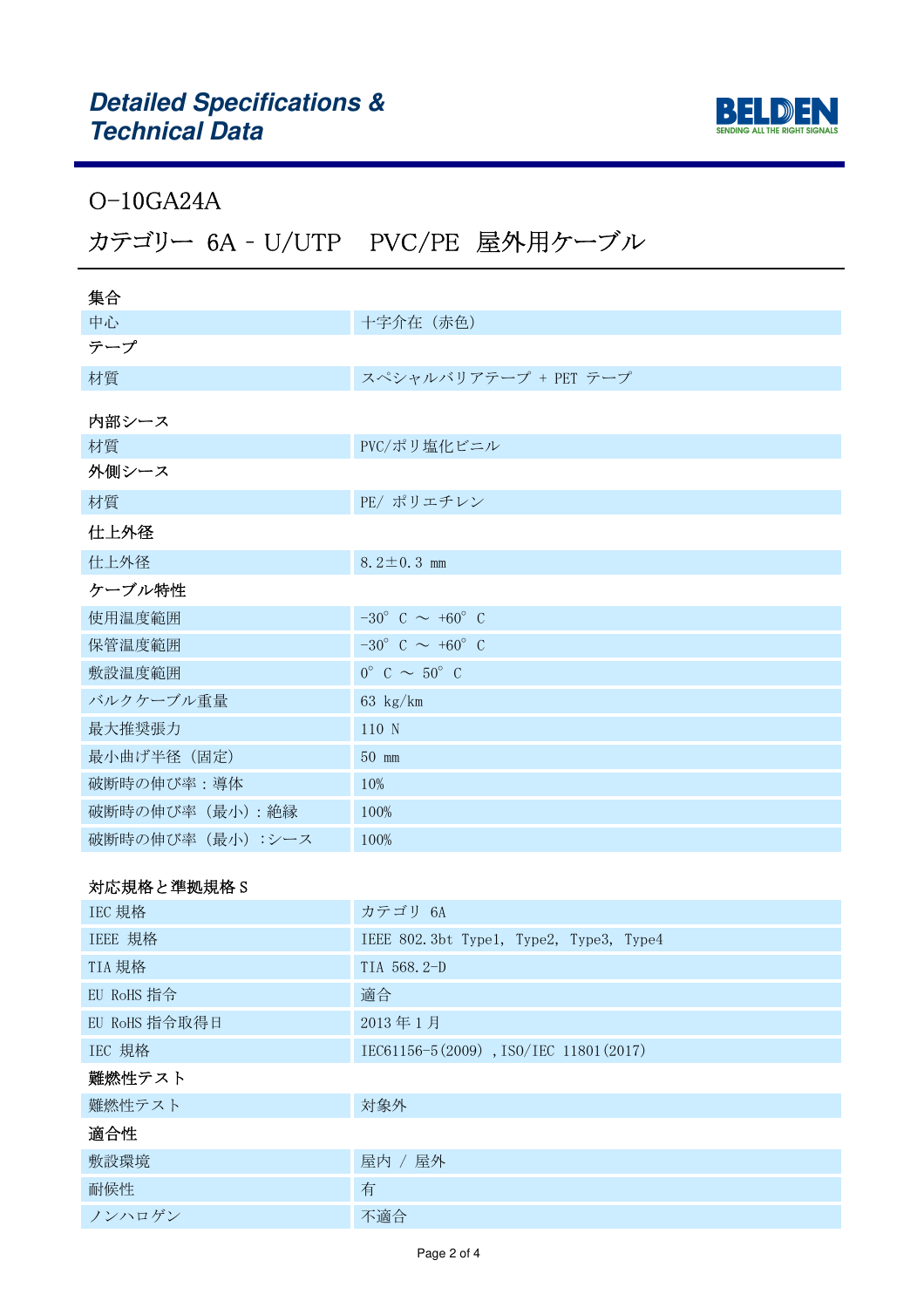

## O-10GA24A

# カテゴリー 6A – U/UTP PVC/PE 屋外用ケーブル

## 電気的特性

| 最大動作電圧                          | 72Vdc                        |
|---------------------------------|------------------------------|
| 耐電圧 導体-導体 および 導体-<br>スクリーン (2秒) | $2.5$ kVd $c$                |
| 最大静電容量@ 1 KHz                   | 5.6 $nF/100m$                |
| 最大容量不平衡                         | 160 $pF/100m$                |
| 伝搬速度(参考値))                      | 67%                          |
| 最大遅延時差                          | $45 \text{ ns}/100 \text{m}$ |
| 最大導体 DC 抵抗@ 20℃                 | $95$ Ohms/km                 |
| ペア間の最大 DCR 不均衡@ 20℃             | $2\frac{\frac{9}{2}}{4\%}$   |
| 最少絶縁抵抗                          | 5000 MQ. km                  |

#### 伝送特性

| 高周波数(20℃)           |              |      |      |      |       |                |      |      |      |                |            |                |                |                |
|---------------------|--------------|------|------|------|-------|----------------|------|------|------|----------------|------------|----------------|----------------|----------------|
| タイプ                 | $\mathbf{1}$ | 4    | 10   | 16   | 31.25 | 62.5           | 100  | 125  | 200  | 250            | 300        | 500            | 600            | 650            |
| 標準減衰量(dB/100m)      | 2.1          | 3.8  | 5.9  | 7.5  | 10.5  | 15.0           | 19.1 | 21.5 | 27.6 | 31.1           | 34.3       | 45.3           | 50.1           | 52.3           |
| 近端漏話減衰量(dB)         | 75.3         | 66.3 | 60.3 | 57.2 | 52.9  | 48.4           | 45.3 | 43.8 | 40.8 | 39.3           | 38.1       | 34.8           | 33.6           | 33.1           |
| 電力和近端漏話減衰量          | 72.3         | 63.3 | 57.3 | 54.2 | 49.9  | 45.4           | 42.3 | 40.8 | 37.8 | 36.3           | 35.1       | 31.8           | 30.6           | 30.1           |
| (dB)                |              |      |      |      |       |                |      |      |      |                |            |                |                |                |
| リターンロス(dB)          | 20.0         | 23.0 | 25.0 | 25.0 | 23.6  | 21.5           | 20.1 | 19.4 | 18.0 | 17.3           | 17.3       | 17.3           | 17.3           | 17.3           |
| インピーダンス上限           | 115          | 115  | 115  | 115  | 115   | 115            | 115  | 115  | 115  | 115            | 122        | 122            | 130            | 130            |
| インピーダンス下限           | 85           | 85   | 85   | 85   | 85    | 85             | 85   | 85   | 85   | 85             | 78         | 78             | 70             | 70             |
| TCL レベル 1(dB)       | 40.0         | 34.0 | 30.0 | 28.0 | 25.1  | 22.0           | 20.0 | 19.0 | 17.0 | 16.0           | $\sqrt{2}$ | $\sqrt{2}$     | 7              | $\sqrt{2}$     |
| 等レベル横方向返還損          | 35.0         | 23.0 | 15.0 | 10.9 | /     | $\overline{1}$ | 7    |      | 7    | $\!mathcal{I}$ | $\!\! /$   | $\overline{1}$ | $\overline{ }$ | $\overline{1}$ |
| (dB)                |              |      |      |      |       |                |      |      |      |                |            |                |                |                |
| 遠端減衰対漏話比(dB)        | 68.0         | 56.0 | 48.0 | 43.9 | 38.1  | 32.1           | 28.0 | 26.1 | 22.0 | 20.0           | 18.5       | 14.0           | 12.4           | 11.7           |
| 電力遠端減衰対漏話比          | 65.0         | 53.0 | 45.0 | 40.9 | 35.1  | 29.1           | 25.0 | 23.1 | 19.0 | 17.0           | 15.5       | 11.0           | 9.4            | 8.7            |
| (dB)                |              |      |      |      |       |                |      |      |      |                |            |                |                |                |
| PS ANEXT (dB)       | 67.0         | 67.0 | 67.0 | 67.0 | 67.0  | 65.6           | 62.5 | 61.0 | 58.0 | 56.5           | 55.3       | 52.0           | 50.8           | 50.3           |
| $PS$ AACR- $F$ (dB) | 67.0         | 66.2 | 58.2 | 54.1 | 48.3  | 42.3           | 38.2 | 36.3 | 32.2 | 30.2           | 28.7       | 24.2           | 22.6           | 21.9           |
| 伝搬遅延(ns/100m)       | 570          | 552  | 545  | 543  | 540   | 539            | 538  | 537  | 537  | 536            | 536        | 536            | 535            | 535            |